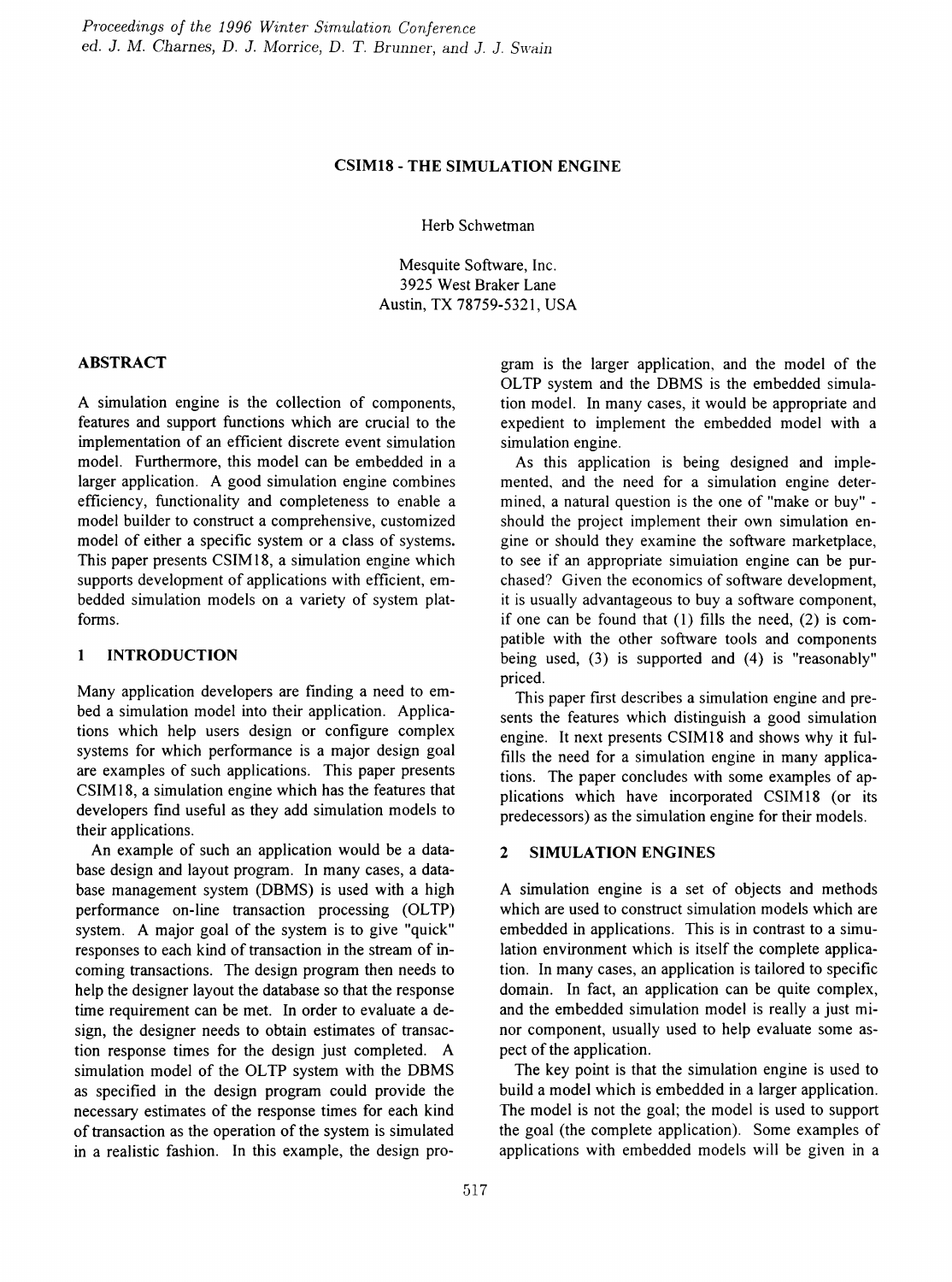later section.

There are several features which characterize a "good" simulation engine; these include:

- a. the engine is a *complete* simulation package; it can support all of the important discrete-event simulation paradigms, including the process-oriented paradigm;
- b. a model implemented with the engine can be an *accurate representations* of the "real" system; in particular, important features of the real system, including complex component interrelationships, unusual scheduling rules, and varying workload profiles can all be represented in the model;
- c. models of almost any *size* can be created with the engine;
- d. the engine is *efficient;* models constructed with the engine execute in an "reasonable" amount of time; in addition, both large and small models execute efficiently;
- e. models based on the engine are *compact;*
- f. models based on the engine are written in *standard programming languages;* in particular, developers do not have to learn a new language which is peculiar to the simulation model;
- g. the model is *embeddable;* the model can be easily integrated with the rest of the application;
- h. the engine has an *easy-to-use* interface; and
- i. the model can be retargeted to *multiple platforms;* the model should not be an impediment to moving the application to different systems.

There are some additional features which could simplify the task of the application developer. These include:

- a. *Automatic run-length control:* methods for detennining when accurate results are achieved
- b. *Random number streams* and *randonl number functions:* routines for generating streams of varying values from many different probability distributions, and
- c. *Data collection* and *reporting routines:* routines for collecting data and generating useful ports.

When an application developer is evaluating simulation engines, these and other factors will be used to help select the best engine for use in the project.

It should be noted that a graphical user interface (GUI) was not listed as an important feature for a simulation engine. It is assumed that the larger application has its own GUI and that a GUI specific to the simulation model is inappropriate and not needed.

## 3 CSIM18

CSIM18 is a complete simulation engine. Earlier versions of CSIM 18 are described in a number of articles (Schwetman 1986, 1988, 1990, 1994, 1995). These predecessors to CSIM18 have been used to model a

large variety of systems, including communications systems [Edwa92], computer systems, transportation systems, microprocessors, and fault tolerant systems.

CSIM 18 is a library of classes, functions, procedures and header files which enable developers to implement efficient models of complex systems. The models are written in either the C or  $C_{++}$  programming languages. The library is available on many different system platforms, including PC's with either Windows 3.1, Windows 95, Windows NT, OS/2 Warp and Linux operating systems. It is also available on almost all UNIX workstations, including Sun SPARC (SunOS and Solaris), DEC Alpha (with OSF/1), HP PA (with HP/UX), IBM RS/6000 (with AIX) and SGI workstations. There is also a version for the Power Mac (with the Metroworks  $C++$  compiler).

CSIM18 supports process-oriented, discrete-event simulation models. In this kind of model, the complete system is represented by a collection of simulated resources and a collection of processes which compete for use of these resources. Typically, such a model is used to provide estimates of the performance of the real (modeled) system. The goal is to use the model to "try out" different system configurations or different workloads or different resource scheduling rules, to find the "best" configuration (or workload or schedule) with respect to the performance goal. In most cases, it is much "cheaper" to try out configurations in a system model than it is to use the real system.

The specific classes (simulation components) provided with CSIM18 (Mesquite 1996) include:

- a. Processes: a CSIM process is an independent thread of execution; the active entities of a model are implemented as processes; since many processes can appear to be executing simultaneously, processes can mimic the activities of entities operating in parallel;
- b. Facilities (these are called "active" resources in some simulation systems) - resources are typically "used" by processes in the model; facilities have one or more servers; processes queue up for access to a server;
- c. Storages (these are called "passive" resources in some simulation systems) - a storage is initialized with a number of storage units; processes can "allocate" some subset of the storage units;
- d. Events events are used to synchronize actions of different processes, and
- e. Mailboxes mailboxes are used to interchange information between processes.

In addition, CSIM18 provides classes (simulation components) to assist the with collection of data in a model; these include:

- a. Tables used to collect real valued (double) data values and to report on their statistical properties;
- b. Qtables used to collect integer valued, time depend-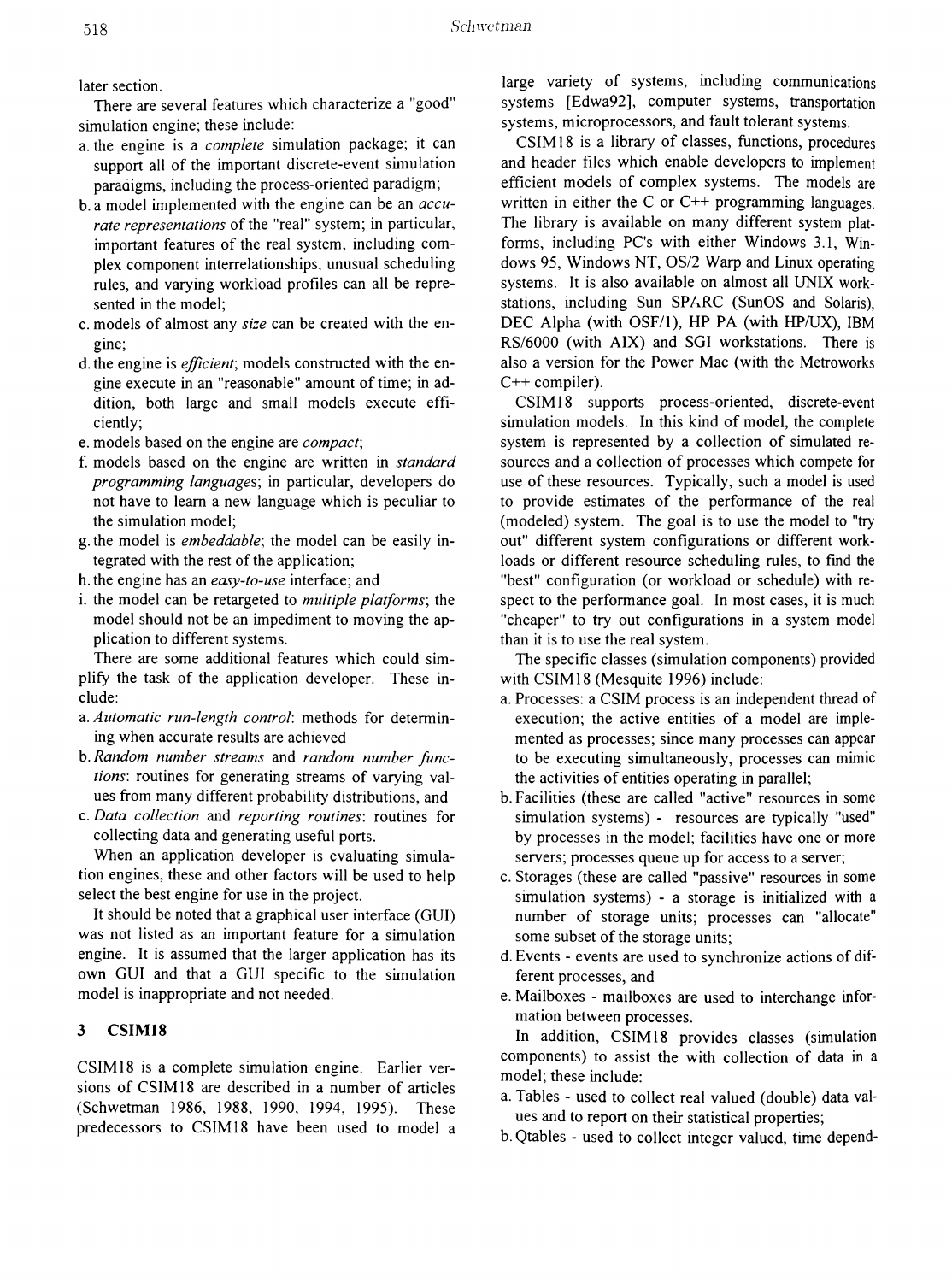ent data values (e.g. queue lengths) and to report on their statistical properties;

- c. Meters used to measure the flow of entities past a point in the system and, also, to measure the times between successive passages of entities past this point; and
- d. Boxes used to collect data on time spent in a specified range of process activities.

A standard report can be generated for each facility, storage, table, qtable, meter and box. Histograms and confidence intervals can be requested for each table, qtable, meter and box. In addition, "inspector" functions are provided to give programs access to every data item collected for all of the structures with report capabilities. The developer can use these inspector functions to produce reports tailored for the specific application.

A "run-length-control" feature can be associated with the mean value of a table, qtable, meter or box (Mesquite 1995). This feature allows the modeler to specify a "stopping rule" for execution of the model. The stopping rule is based on achieving a specified level of confidence for some output statistic. A CPU time limit is also specified, so that the model will cease execution (with possibly inaccurate results) when this time limit is exceeded. This run-length-control feature could be very important for applications which depend on achieving accurate results in an efficient manner from the embedded simulation model.

CSIM18 has some other features which will assist the implementation of embedded models. These include:

a. the "rerun" statement: used to "tear down" a model, so that a new model can be constructed by the program;

- b. the "reset" statement: used to discard results collected so far from all of the data collection facilities in a model; this used to allow for a "warm up" interval before actual data collection is started; and
- c. model debugging aids: a selective event trace can be used to give details on selected (or all) aspects of the execution of the model; for some platforms, an interactive execution monitor lets the developer examine, interactively, many parts of the model and also lets the developer "step through" execution of the model.

Models produced with CSIM18 can execute very efficiently. A test program has been written and executed on many different platforms. The test consists of a model of an M/M/1 queue with 50% server utilization operating for 5000 arrivals and 5000 departures. The model requires 17,485 simulation events. The following tables shows the timings for executing this model on several platforms:

| System:    | Dell PC                         | SPARC RS/6000 |      |
|------------|---------------------------------|---------------|------|
| Processor: | Pentium 133 SStation5 PowPC 601 |               |      |
| OS:        | Win95                           | Solaris       | AIX. |

| Compiler:                | MS VC++ 4.0 $g++2.7$ |        | xlc xx |
|--------------------------|----------------------|--------|--------|
| User CPU sec: .          | 0.430                | 1.580  | 0.450  |
| Events per sec: $40,662$ |                      | 11.066 | 38,856 |

CSIM18 is delivered with a complete set of documentation consisting of a Users' Guide (for either the C or C++ version) and a introductory ("Getting Started") manual, along with installation instructions.

CSIM18 is the newest version of a series of CSIM simulation software toolkits. CSIM was originally developed in 1985 at MCC. The preceding version, CSIMI7, was developed and sold by Mesquite Software, Inc. (under the terms of a license agreement with MCC) in 1994. CSIM18 incorporates suggestions, enhancements and improvements from many sources including customers and developers using CSIM17.

#### 4 EXAMPLES

Several projects have used previous versions of CSIM 18 as a simulation engine for embedded models. This section describes some of these projects.

#### 4.1 VisSim/Discrete Event

Visual Solutions, Inc., sells VisSim (Visual Solutions 1995), a simulation package for developing continuous, discrete, multi-rate and hybrid system models and for performing dynamic simulations. VisSim incorporates an outstanding graphics user interface which is used to create diagrams of the systems being simulated. Each model consists of a collection of components connected by flexWires. Components can perform many kinds of activities such as evaluating a mathematical function, generating a random value, performing an arithmetic or logical test, and producing different forms of animation. VisSim add-ons allow users to fmd optimal solutions to mathematical programming problems, model fuzzy-logic systems and do real-time control functions.

Some of the VisSim users expressed a need for discrete-event simulation capabilities in the VisSim modeling building environment. Visual Solutions responded to this need by engaging Mesquite Software to design and implement VisSim/Discrete-Event (Visual Solutions 1996), an add-on to VisSim which lets modelers use the VisSim GUI to construct, test and execute discrete-event simulation models. CSIM17 (the predecessor to CSIM18) is the simulation engine which "powers" Vis-Sim/Discrete-Event.

Briefly, new VisSim blocks which represent most of the CSIM classes and methods are added to VisSim. These blocks are interconnected by VisSim flexWires. The model consists of one or more of "process diagrams". Process diagrams represent creating processes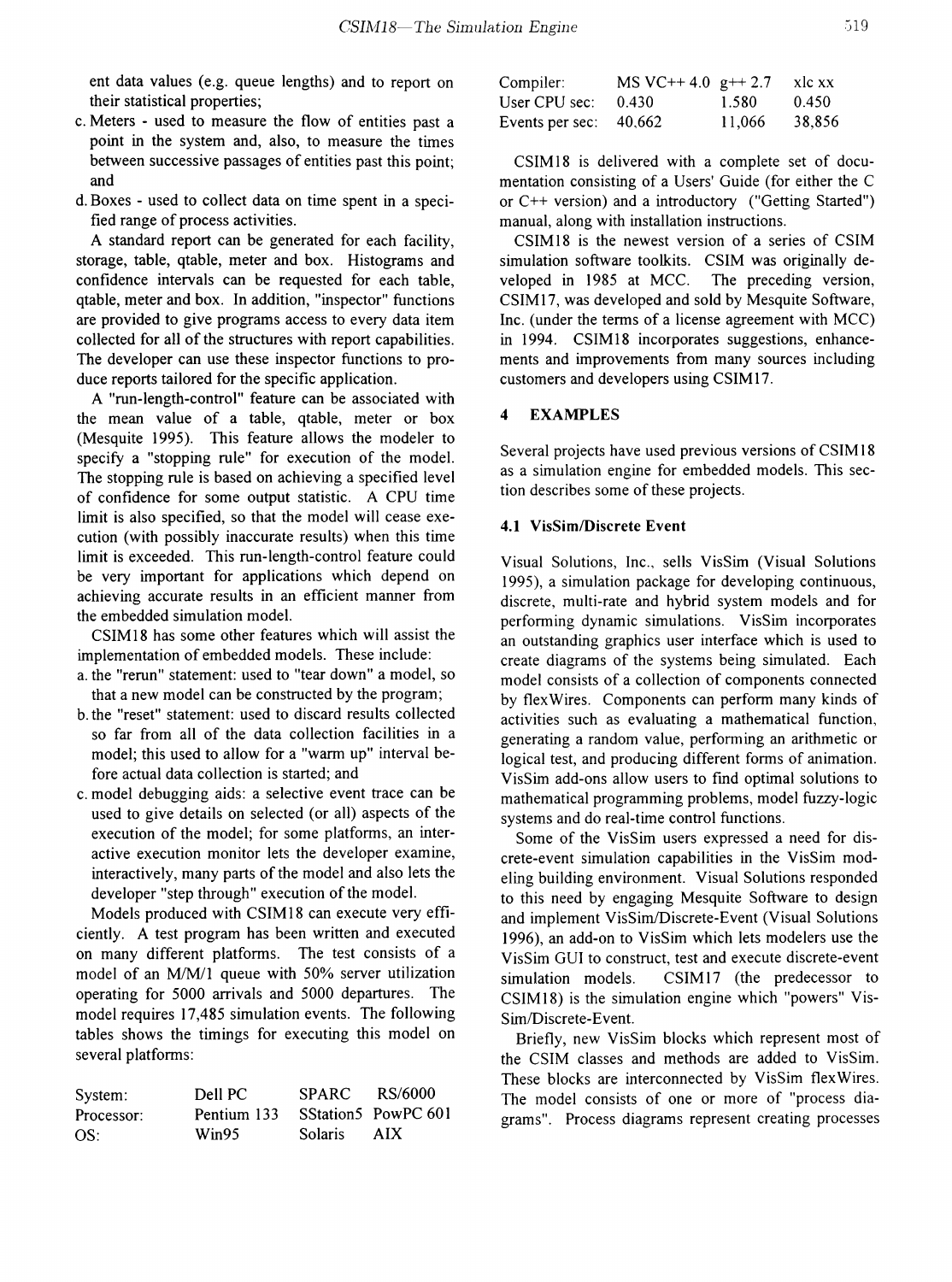(the source block), terminating processes (the sink block) and many different kinds of process activity blocks (such as useServiceStation, allocateStorage, waitEvent and computeResult). Other blocks represent serviceStations (active resources), storages (passive resources), events and tables. Some of the standard Vis-Sim blocks are used to present output results (display blocks, meters and strip charts) and perform some kinds of arithmetic operations. Compound blocks, which are aggregations of blocks, can be used to represent submodels.

VisSim/Discrete-Event is a powerful tool for creating discrete-event simulation models with a block diagramming interface. The models can represent many styles of process behavior and can be used to model many different kinds of systems. The internal simulation engine, CSIMI7, when combined with the VisSim GUI enabled this new modeling environment to be created with a reasonably modest effort (about 2/3 of a man-year).

# 4.2 ArchGen

CAE + Corporation has developed and is selling a CAD system called ArchGen (Jain 1995, 1996). ArchGen captures, validates and optimizes system IC specifications. It includes a CSIM model for functional and performance simulation with clock edge accuracy. CSIM 17 is the simulation engine used in ArchGen.

CAE+ decided to use CSIM because they needed a model which could be "connected" to the rest of the ArchGen components, and they needed a model which has a high rate of executing basic simulation activities (the IC designer is usually sitting at the workstation, waiting for the model to produce its estimates of chip performance). Mesquite Software has worked closely with CAE+, to insure that the functionality and performance needed by ArchGen would be available in CSIM.

# *4.3* SPE-ED

L&S Computer Technology, Inc. sells *SPE -ED* (Smith and Wong 1994), a tool for modeling, at a high level, the functionality and behavior of large software systems and for providing estimates of the performance of these systems in operation. *SPE -ED* supports the methods and techniques of performance engineering, to help software designers translate their designs to efficient implementations. L&S Computer Technology selected CSIM as the simulation engine because it was a "excellent fit" with the needs and capabilities of *SPE -ED.* In addition, CSIM was available on the platforms that L&S needed

## 4.4 Others

A large computer manufacturer introduced a large scale multiprocessor system and a parallel relational database management system (RDBMS). The system supports both high-volume on-line transaction processing and large, complex decision support queries. The manufacturer decide to offer a configuration planning and management application, to support both layout of the database and performance tuning of the transaction processing software. This application incorporated a simulation model of the multiprocessor system along with the parallel RDBMS and the transaction processing software. CSIM was chosen to be the basis for the simulation model. The key reasons for selecting CSIM were that CSIM could be easily integrated into the rest of the application, CSIM provided the necessary functionality for implementing the model, and CSIM provide efficient execution of the model. The efficient execution of large models turned out to be important, because some the configurations suggested for customers were very large and the transactions being simulated could be quite complex.

A research project at a large university built a software system for designing and evaluating fault-tolerant computer systems. It used CSIM as the simulation engine for the models of failures and repairs in the systems being designed.

A consulting frrm built a model of inventory management system for a warehousing operation. They used CSIM as the basis of the model used to "try out" different management rules. The application was written in Visual Basic for execution on a PC with Windows. The Visual Basic application connected to the model which was implemented as a DLL written in Visual C++ and the CSIM17 library.

#### 5 SUMMARY

CSIM18 is a simulation engine. It can be used to implement simulation models which will be embedded in domain specific applications. Rapid development of customized applications has been greatly enhanced by the emergence of application development environments such as Microsoft Visual C++, Borland C++, Microsoft Visual Basic and other similar products. One project has recently developed an application based on an Excel spreadsheet, with a link to a CSIM model.

The predecessor of CSIM18, CSIM17, has been successfully used to develop realistic models of many different kinds of complex systems. Some examples of applications incorporating CSIM models have be given in this paper. CSIM18 offers several new features which